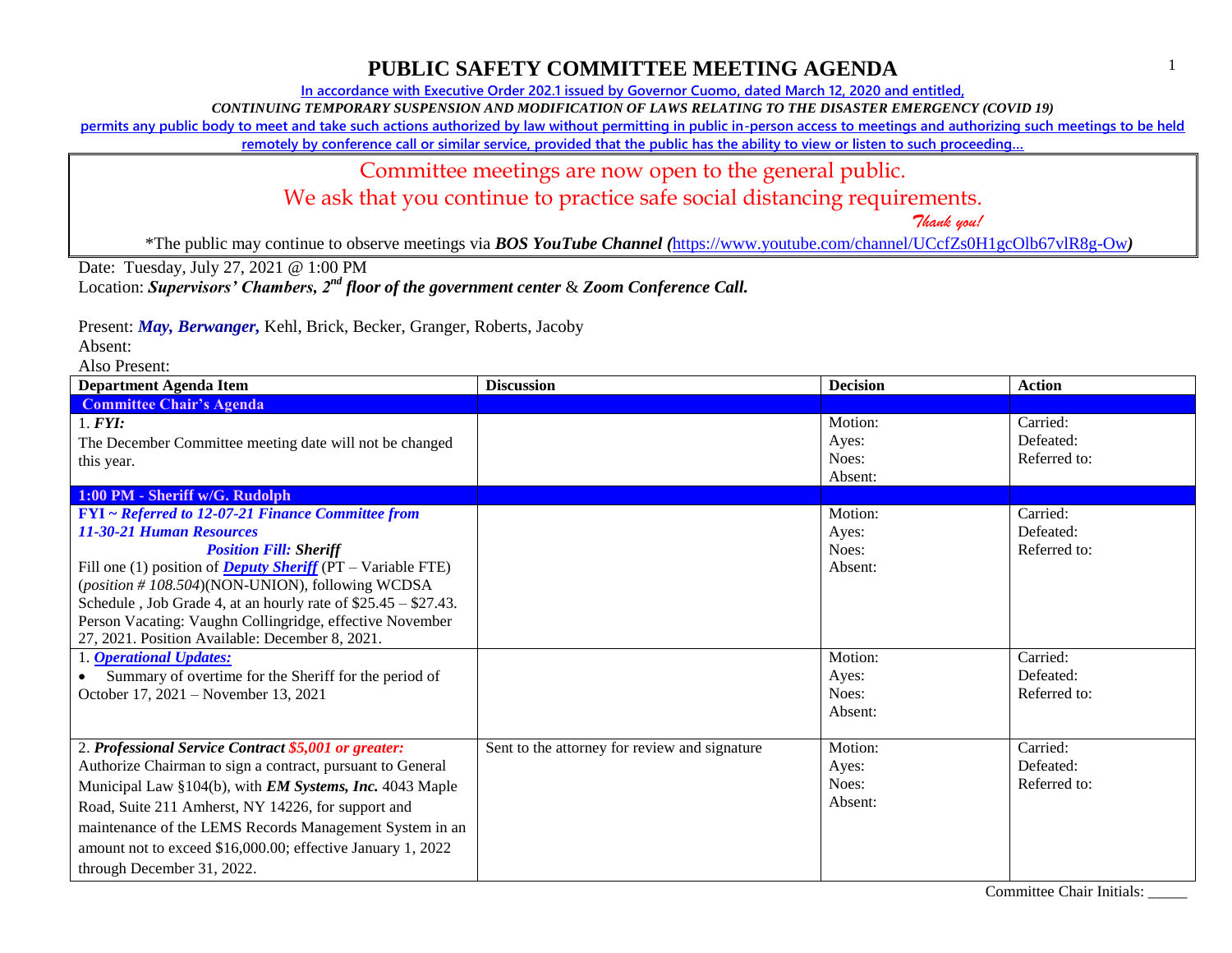**In accordance with Executive Order 202.1 issued by Governor Cuomo, dated March 12, 2020 and entitled,**

*CONTINUING TEMPORARY SUSPENSION AND MODIFICATION OF LAWS RELATING TO THE DISASTER EMERGENCY (COVID 19)*

**permits any public body to meet and take such actions authorized by law without permitting in public in-person access to meetings and authorizing such meetings to be held** 

remotely by conference call or similar service, provided that the public has the ability to view or listen to such proceeding...

#### Committee meetings are now open to the general public.

We ask that you continue to practice safe social distancing requirements.

 *Thank you!*

\*The public may continue to observe meetings via *BOS YouTube Channel (*<https://www.youtube.com/channel/UCcfZs0H1gcOlb67vlR8g-Ow>*)*

Date: Tuesday, July 27, 2021 @ 1:00 PM

Location: *Supervisors' Chambers, 2nd floor of the government center* & *Zoom Conference Call.*

Present: *May, Berwanger,* Kehl, Brick, Becker, Granger, Roberts, Jacoby

Absent:

| Department Agenda Item                                                                                     | <b>Discussion</b>                             | <b>Decision</b> | <b>Action</b> |
|------------------------------------------------------------------------------------------------------------|-----------------------------------------------|-----------------|---------------|
| 3. $FYI \sim Contract$ (\$3,000 and under):                                                                |                                               | Motion:         | Carried:      |
| Pinewood Consulting, 2810 Pinewood Circle Corning, NY 14830 for the provision of providing annual          |                                               | Ayes:           | Defeated:     |
| maintenance for the "Civil Process and Warrants" software in an amount not to exceed \$2,850.00; effective |                                               | Noes:           | Referred to:  |
| January 1, 2022 through December 31, 2022.                                                                 |                                               | Absent:         |               |
| This agreement is requesting a signature from the Chairwoman of the Board of Supervisors<br>$\circ$        |                                               |                 |               |
| Sent to the attorney for review and signature<br>$\circ$                                                   |                                               |                 |               |
| Terracon Consultants-NY Inc., 15 Marway Circle, Rochester, NY 14624 for GPR Imaging/Scanning effective     |                                               |                 |               |
| November 12, 2021 through Completion.                                                                      |                                               |                 |               |
| 4. Overnight Travel Authorization:                                                                         |                                               | Motion:         | Carried:      |
| G Rudolph to attend Sheriffs' Winter Training Conference in                                                |                                               | Ayes:           | Defeated:     |
| Albany, NY, January 17-20, 2022. The county car will be                                                    |                                               | Noes:           | Referred to:  |
| used. Costs will include Conference/hotel; Employee                                                        |                                               | Absent:         |               |
| Expenses and Gas.                                                                                          |                                               |                 |               |
| 5. Professional Services Contract \$3,001-\$5,000:                                                         | Sent to the attorney for review and signature | Motion:         | Carried:      |
| Authorize Chairwoman to sign a contract, pursuant to General                                               |                                               | Ayes:           | Defeated:     |
| Municipal Law §104(b), with Brosnan Risk Consultants, 1                                                    |                                               | Noes:           | Referred to:  |
| Blue Hill Plaza, Suite 1538, Pearl River NY 10965, for crowd                                               |                                               | Absent:         |               |
| control and security at Walmart from November $24-26th$ and                                                |                                               |                 |               |
| December $24-25$ <sup>th</sup> in an amount not to exceed \$79.89 to                                       |                                               |                 |               |
| \$93.24 per hour;                                                                                          |                                               |                 |               |
| 6. Overnight Travel Authorization:                                                                         |                                               | Motion:         | Carried:      |
| C Reagan to attend Drug Recognition Expert School as an                                                    |                                               | Ayes:           | Defeated:     |
| instructor in Auburn, NY December 14-17, 2021. County car                                                  |                                               | Noes:           | Referred to:  |
| will be used. Only costs will be for Gas and Employee                                                      |                                               | Absent:         |               |
| Expenses.                                                                                                  |                                               |                 |               |
|                                                                                                            |                                               |                 |               |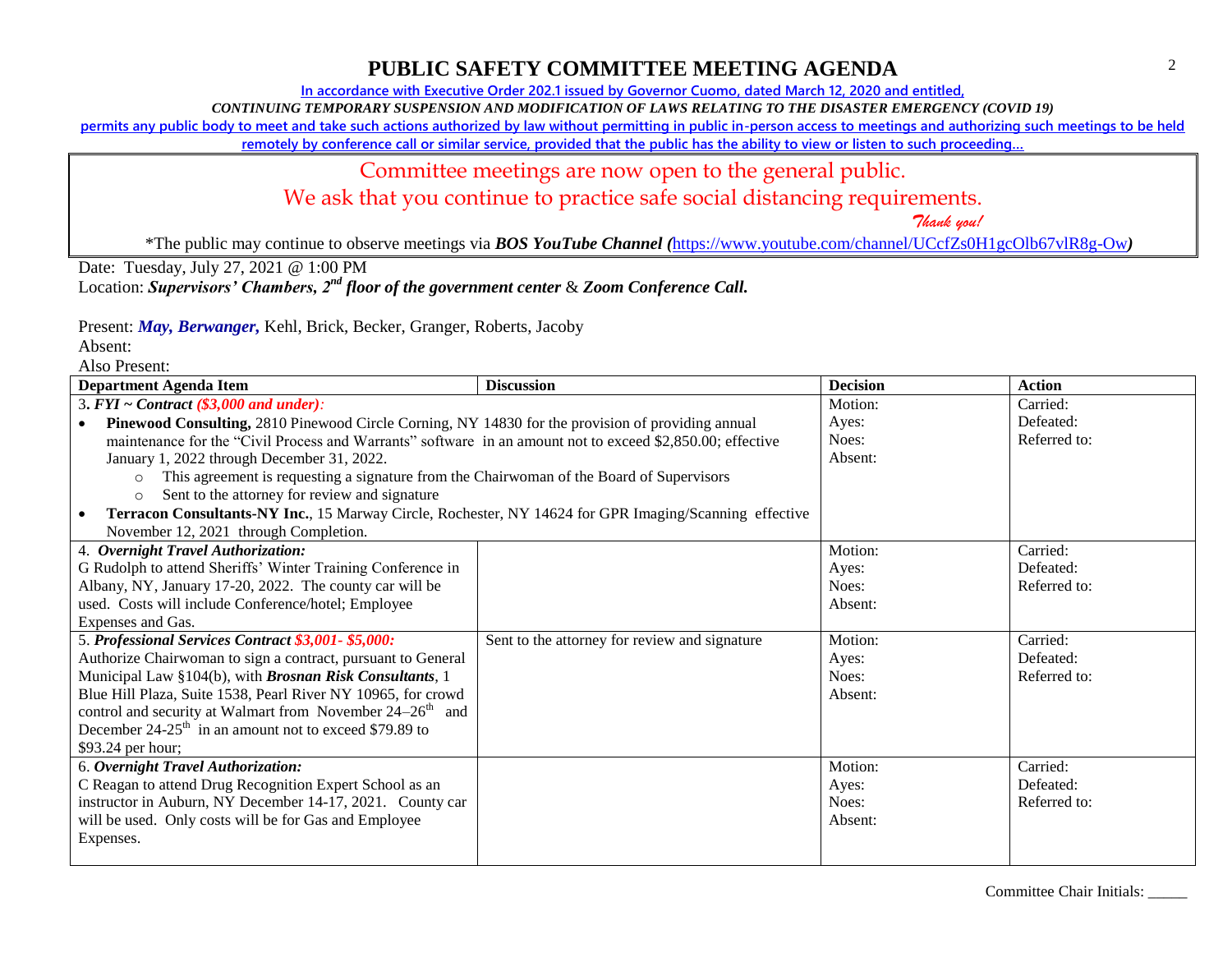**In accordance with Executive Order 202.1 issued by Governor Cuomo, dated March 12, 2020 and entitled,**

*CONTINUING TEMPORARY SUSPENSION AND MODIFICATION OF LAWS RELATING TO THE DISASTER EMERGENCY (COVID 19)*

**permits any public body to meet and take such actions authorized by law without permitting in public in-person access to meetings and authorizing such meetings to be held** 

remotely by conference call or similar service, provided that the public has the ability to view or listen to such proceeding...

#### Committee meetings are now open to the general public.

We ask that you continue to practice safe social distancing requirements.

 *Thank you!*

\*The public may continue to observe meetings via *BOS YouTube Channel (*<https://www.youtube.com/channel/UCcfZs0H1gcOlb67vlR8g-Ow>*)*

Date: Tuesday, July 27, 2021 @ 1:00 PM

Location: *Supervisors' Chambers, 2nd floor of the government center* & *Zoom Conference Call.*

Present: *May, Berwanger,* Kehl, Brick, Becker, Granger, Roberts, Jacoby

Absent:

| <b>Department Agenda Item</b>                             | <b>Discussion</b> | <b>Decision</b> | <b>Action</b>                      |
|-----------------------------------------------------------|-------------------|-----------------|------------------------------------|
| 7. Request Permission:                                    |                   | Motion:         | Carried:                           |
| Request permission to go out to bid for eight (8) patrol  |                   | Ayes:           | Defeated:                          |
| vehicles.                                                 |                   | Noes:           | Referred to:                       |
|                                                           |                   | Absent:         |                                    |
|                                                           |                   |                 |                                    |
| 9. Overnight Travel Authorization:                        |                   | Motion:         | Carried:                           |
| S West & I Carrasquillo to attend C-Pass School Safety    |                   | Ayes:           | Defeated:                          |
| Training Conference in Saratoga Springs, NY, February 20- |                   | Noes:           | Referred to:                       |
| 24, 2022. The county car will be used. Costs will include |                   | Absent:         |                                    |
| Conference/hotel; Employee Expenses and Gas.              |                   |                 |                                    |
|                                                           |                   |                 |                                    |
| 10. Grant Application and Acceptance:                     |                   | Motion:         | Carried:                           |
| Authorize Chairman to sign a grant application and        |                   | Ayes:           | Defeated:                          |
| acceptance award with New York State Homeland Security,   |                   | Noes:           | Referred to:                       |
| 1220 Washington Ave. Albany, NY 12242, for funding of     |                   | Absent:         |                                    |
| program to enhance cooperation and coordination between   |                   |                 |                                    |
| law enforcement agencies along the Canadian border in a   |                   |                 |                                    |
| minimum amount of \$63.000.00; effective September 01,    |                   |                 |                                    |
| 2021 through August 1 2024                                |                   |                 |                                    |
|                                                           |                   |                 |                                    |
|                                                           |                   |                 |                                    |
| 11. Procurement Cards:                                    |                   | Motion:         | Carried:                           |
| Request permission to issue a procurement card for:       |                   | Ayes:           | Defeated:                          |
| Vaughn S. Collingridge, Deputy \$500.00 credit limit      |                   | Noes:           | Referred to:                       |
|                                                           |                   | Absent:         |                                    |
|                                                           |                   |                 |                                    |
|                                                           |                   | $\sim$          | $\sim$ $\sim$ $\sim$ $\sim$ $\sim$ |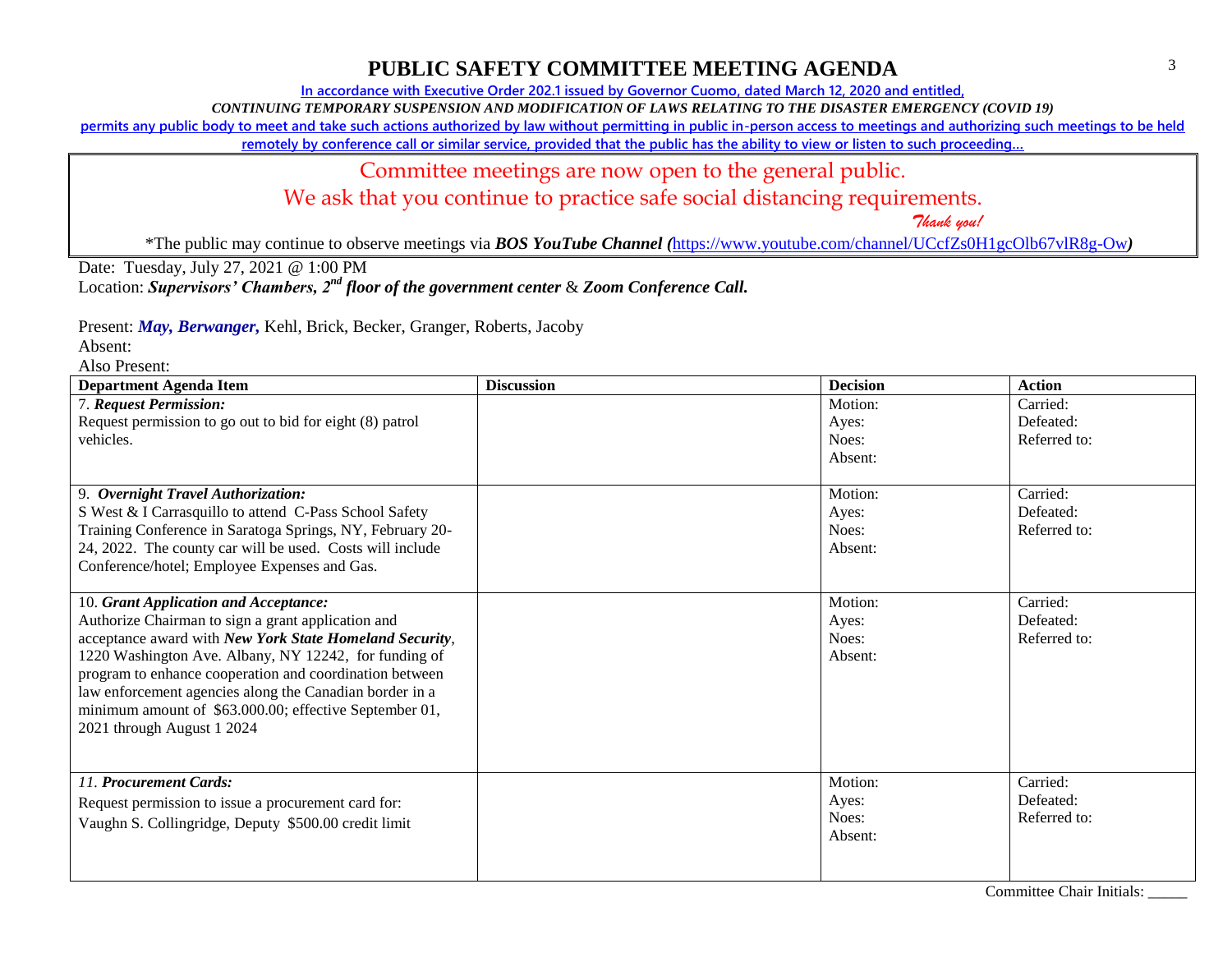**In accordance with Executive Order 202.1 issued by Governor Cuomo, dated March 12, 2020 and entitled,**

*CONTINUING TEMPORARY SUSPENSION AND MODIFICATION OF LAWS RELATING TO THE DISASTER EMERGENCY (COVID 19)*

**permits any public body to meet and take such actions authorized by law without permitting in public in-person access to meetings and authorizing such meetings to be held** 

remotely by conference call or similar service, provided that the public has the ability to view or listen to such proceeding...

#### Committee meetings are now open to the general public.

We ask that you continue to practice safe social distancing requirements.

 *Thank you!*

\*The public may continue to observe meetings via *BOS YouTube Channel (*<https://www.youtube.com/channel/UCcfZs0H1gcOlb67vlR8g-Ow>*)*

Date: Tuesday, July 27, 2021 @ 1:00 PM

Location: *Supervisors' Chambers, 2nd floor of the government center* & *Zoom Conference Call.*

Present: *May, Berwanger,* Kehl, Brick, Becker, Granger, Roberts, Jacoby

Absent:

| <b>Department Agenda Item</b>                                                 | <b>Discussion</b>                       | <b>Decision</b> | <b>Action</b> |
|-------------------------------------------------------------------------------|-----------------------------------------|-----------------|---------------|
| <b>County Jail</b>                                                            |                                         |                 |               |
| 12. <b>Operational Updates:</b>                                               |                                         | Motion:         | Carried:      |
| Inmate numbers for: October                                                   |                                         | Ayes:           | Defeated:     |
| Total: avg 52.5; high 57; low 48                                              |                                         | Noes:           | Referred to:  |
| Male: avg 39.5; high 43; low 36                                               |                                         | Absent:         |               |
| Female: avg 14.5; high 17; low 12                                             |                                         |                 |               |
| Boarded in: avg 6.5; high 8; low 5                                            |                                         |                 |               |
| Boarded out: avg 0; high 0; low 0                                             |                                         |                 |               |
| Net income: \$16,575.00                                                       |                                         |                 |               |
| 13. Professional Service Contract \$5,001 or greater:                         | Sent to the attorney to review and sign | Motion:         | Carried:      |
| Authorize Chairman to sign a contract, pursuant to General                    |                                         | Ayes:           | Defeated:     |
| Municipal Law §104(b), with <b>Black Creek Integrated System</b>              |                                         | Noes:           | Referred to:  |
| Corp PO Box 101747 Irondale, Al 35210 for maintenance                         |                                         | Absent:         |               |
| services for the Jail management software in an amount not to                 |                                         |                 |               |
| exceed \$20,927.00; effective January 1, 2022 through                         |                                         |                 |               |
| December 31, 2022                                                             |                                         |                 |               |
|                                                                               |                                         |                 |               |
| <b>County Jail - Kitchen</b>                                                  |                                         |                 |               |
| <b>FYI</b> ~ Referred to 12-07-21 Finance Committee from                      |                                         | Motion:         | Carried:      |
| 11-30-21 Human Resources                                                      |                                         | Ayes:           | Defeated:     |
| <b>Position Fill: Jail Kitchen</b>                                            |                                         | Noes:           | Referred to:  |
| Fill one (1) position of <b><i>Meal Deliverer</i></b> ( $PT - Variable FTE$ ) |                                         | Absent:         |               |
| ( <i>position</i> #090.598) on Salary Schedule S at an hourly rate of         |                                         |                 |               |
| \$12.50 per hour. Person Vacating: Daniel Hill, effective                     |                                         |                 |               |
| November 17, 2021. Position Available: December 8, 2021.                      |                                         |                 |               |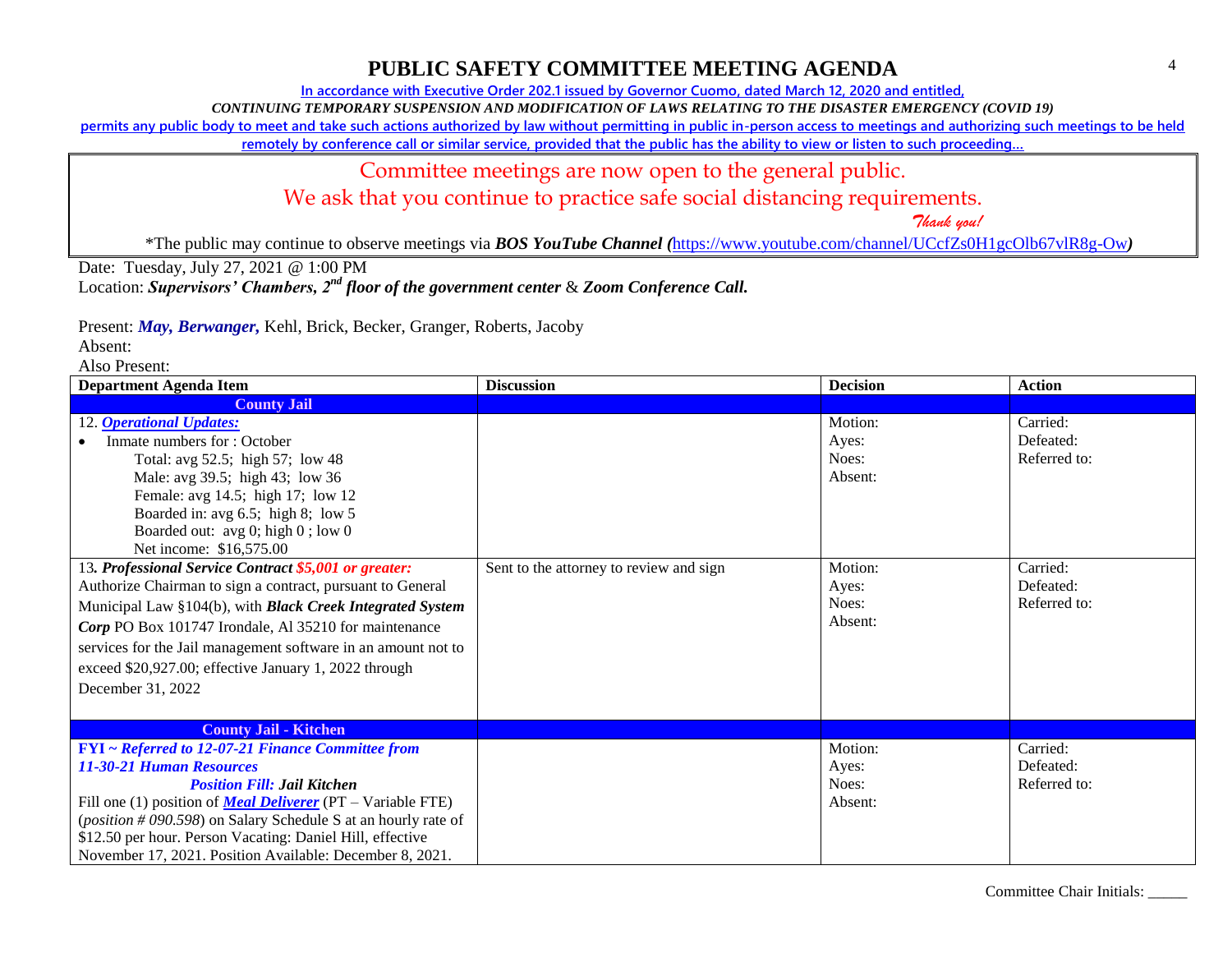**In accordance with Executive Order 202.1 issued by Governor Cuomo, dated March 12, 2020 and entitled,**

*CONTINUING TEMPORARY SUSPENSION AND MODIFICATION OF LAWS RELATING TO THE DISASTER EMERGENCY (COVID 19)*

**permits any public body to meet and take such actions authorized by law without permitting in public in-person access to meetings and authorizing such meetings to be held** 

remotely by conference call or similar service, provided that the public has the ability to view or listen to such proceeding...

### Committee meetings are now open to the general public.

We ask that you continue to practice safe social distancing requirements.

 *Thank you!*

\*The public may continue to observe meetings via *BOS YouTube Channel (*<https://www.youtube.com/channel/UCcfZs0H1gcOlb67vlR8g-Ow>*)*

Date: Tuesday, July 27, 2021 @ 1:00 PM

Location: *Supervisors' Chambers, 2nd floor of the government center* & *Zoom Conference Call.*

Present: *May, Berwanger,* Kehl, Brick, Becker, Granger, Roberts, Jacoby

Absent:

| <b>Department Agenda Item</b>                                                                                                                                                                                                                                                                                                                                                                                                                                                                                         | <b>Discussion</b>                              | <b>Decision</b>  | <b>Action</b>         |
|-----------------------------------------------------------------------------------------------------------------------------------------------------------------------------------------------------------------------------------------------------------------------------------------------------------------------------------------------------------------------------------------------------------------------------------------------------------------------------------------------------------------------|------------------------------------------------|------------------|-----------------------|
| 911                                                                                                                                                                                                                                                                                                                                                                                                                                                                                                                   |                                                |                  |                       |
| 14. Professional Service Contract \$5,001 or greater:<br>Authorize Chairman to sign a contract, pursuant to General                                                                                                                                                                                                                                                                                                                                                                                                   |                                                | Motion:<br>Ayes: | Carried:<br>Defeated: |
| Municipal Law §104(b), with <i>EM Systems</i> , <i>Inc.</i> 4043 Maple                                                                                                                                                                                                                                                                                                                                                                                                                                                |                                                | Noes:            | Referred to:          |
| Road, Suite 211 Amherst, NY 14226, for support and                                                                                                                                                                                                                                                                                                                                                                                                                                                                    |                                                | Absent:          |                       |
| maintenance for the CAD, AVL and Mobile Data System in                                                                                                                                                                                                                                                                                                                                                                                                                                                                |                                                |                  |                       |
| an amount not to exceed \$25,000.00; effective January 1,                                                                                                                                                                                                                                                                                                                                                                                                                                                             |                                                |                  |                       |
| 2022 through December 31, 2022.                                                                                                                                                                                                                                                                                                                                                                                                                                                                                       |                                                |                  |                       |
| <b>Stop DWI w/D. Linder</b>                                                                                                                                                                                                                                                                                                                                                                                                                                                                                           |                                                |                  |                       |
|                                                                                                                                                                                                                                                                                                                                                                                                                                                                                                                       |                                                | Motion:<br>Ayes: | Carried:<br>Defeated: |
|                                                                                                                                                                                                                                                                                                                                                                                                                                                                                                                       | $\sim$ Nothing to Report $\sim$                | Noes:            | Referred to:          |
|                                                                                                                                                                                                                                                                                                                                                                                                                                                                                                                       |                                                | Absent:          |                       |
|                                                                                                                                                                                                                                                                                                                                                                                                                                                                                                                       |                                                |                  |                       |
| 1:30 PM - Emergency Services w/B. Meyers                                                                                                                                                                                                                                                                                                                                                                                                                                                                              |                                                |                  |                       |
| 1. Amend Resolution No. 19-307 (as previously amended by                                                                                                                                                                                                                                                                                                                                                                                                                                                              | Renewal for additional one $(1)$ year term per | Motion:          | Carried:              |
| 19-381 on 09/10/19 and 20-532 on 12/08/2020):                                                                                                                                                                                                                                                                                                                                                                                                                                                                         | agreement under the same terms and conditions. | Ayes:            | Defeated:             |
|                                                                                                                                                                                                                                                                                                                                                                                                                                                                                                                       |                                                |                  |                       |
|                                                                                                                                                                                                                                                                                                                                                                                                                                                                                                                       |                                                |                  |                       |
|                                                                                                                                                                                                                                                                                                                                                                                                                                                                                                                       |                                                |                  |                       |
|                                                                                                                                                                                                                                                                                                                                                                                                                                                                                                                       |                                                |                  |                       |
|                                                                                                                                                                                                                                                                                                                                                                                                                                                                                                                       |                                                |                  |                       |
|                                                                                                                                                                                                                                                                                                                                                                                                                                                                                                                       |                                                |                  |                       |
|                                                                                                                                                                                                                                                                                                                                                                                                                                                                                                                       |                                                |                  |                       |
|                                                                                                                                                                                                                                                                                                                                                                                                                                                                                                                       |                                                |                  |                       |
| Authorize Chairwoman to sign an Amended Contact with<br>pursuant to General Municipal Law §104(b), with <b>UBMD</b><br><b>Emergency Medicine – University Emergency Medical</b><br>Services Inc.(UEMS), 77 Goodell St., Suite 340 Buffalo NY<br>14203 for the provision of providing medical direction for<br>pre-hospital care, in an amount not to exceed \$38,250.00;<br>effective August 1, 2019 through December 31, 2020.<br>To reflect the following revisions:<br>• Effective through December 31, 2021 2022. | Rate of \$27,000.00 per year.                  | Noes:<br>Absent: | Referred to:          |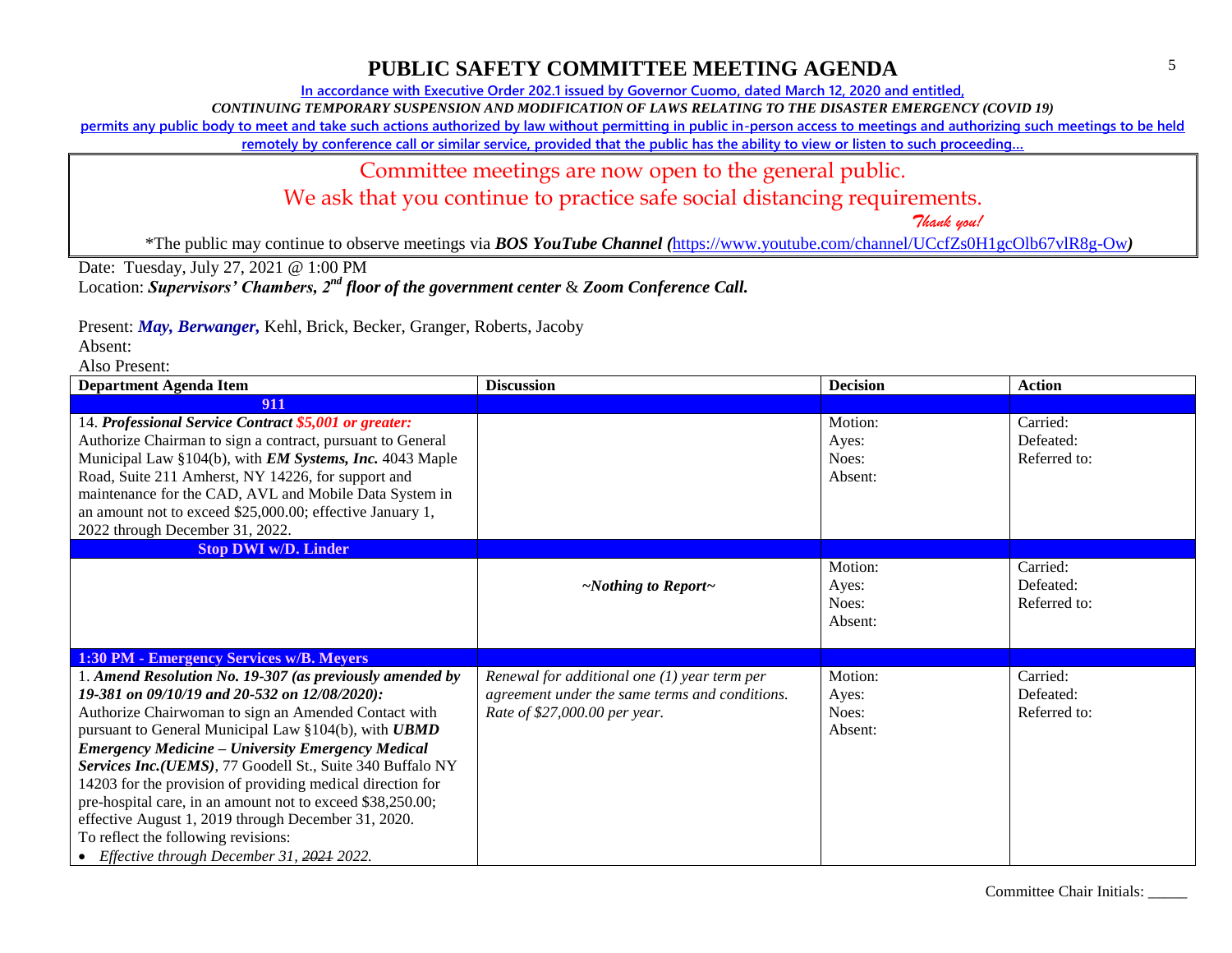**In accordance with Executive Order 202.1 issued by Governor Cuomo, dated March 12, 2020 and entitled,**

*CONTINUING TEMPORARY SUSPENSION AND MODIFICATION OF LAWS RELATING TO THE DISASTER EMERGENCY (COVID 19)*

**permits any public body to meet and take such actions authorized by law without permitting in public in-person access to meetings and authorizing such meetings to be held** 

remotely by conference call or similar service, provided that the public has the ability to view or listen to such proceeding...

# Committee meetings are now open to the general public.

We ask that you continue to practice safe social distancing requirements.

 *Thank you!*

\*The public may continue to observe meetings via *BOS YouTube Channel (*<https://www.youtube.com/channel/UCcfZs0H1gcOlb67vlR8g-Ow>*)*

Date: Tuesday, July 27, 2021 @ 1:00 PM

Location: *Supervisors' Chambers, 2nd floor of the government center* & *Zoom Conference Call.*

Present: *May, Berwanger,* Kehl, Brick, Becker, Granger, Roberts, Jacoby

Absent:

| <b>Department Agenda Item</b>                                                                                     | <b>Discussion</b> | <b>Decision</b> | <b>Action</b> |
|-------------------------------------------------------------------------------------------------------------------|-------------------|-----------------|---------------|
| 2. FYI ~Interdepartmental Contract (Revenue): \$3,001 or                                                          |                   | Motion:         | Carried:      |
| greater                                                                                                           |                   | Ayes:           | Defeated:     |
| <b>Memorandum of Understanding Update-</b>                                                                        |                   | Noes:           | Referred to:  |
| Memorandum of Understanding with WCCHS, 400 North                                                                 |                   | Absent:         |               |
| Main St. Warsaw, NY 14569 to support the pre-hospital care                                                        |                   |                 |               |
| medical director services to WYEMS in an amount not to                                                            |                   |                 |               |
| exceed \$10,800.00 annually; effective August 1, 2019 through                                                     |                   |                 |               |
| December 31, 2021. New effective date to read January 1,                                                          |                   |                 |               |
| 2022 through December 31, 2022. Revision to signatories.                                                          |                   |                 |               |
| All else remains the same.                                                                                        |                   |                 |               |
| 4. $FYI \sim Contract$ (\$3,000 and under):                                                                       |                   | Motion:         | Carried:      |
| NYSDOH-Bureau of Emergency Services, 875 Central Ave., Albany, NY 12206 for the renewal of EMS                    |                   | Ayes:           | Defeated:     |
| Operating Certificate to provide Ambulance Service from March 1, 2022 – February 29, 2024. No cost to the         |                   | Noes:           | Referred to:  |
| County.                                                                                                           |                   | Absent:         |               |
| Airgas USA LLC, 6055 Rockside Woods Blvd. Independence, OH 44131 for the provision of cylinder tank lease         |                   |                 |               |
| not to exceed \$126.20; effective December 01, 2021 through November 30, 2022.                                    |                   |                 |               |
| New York State Department of Homeland Security and Emergency Services, 1220 Washington Avenue, State              |                   |                 |               |
| Office Campus, Building 7A Suite 710, Albany, NY 12242 for an Intelligence Liaison Officer Program to add         |                   |                 |               |
| capacity in the joint program to increase outreach to non-law enforcement first responders in the county. No cost |                   |                 |               |
| to the county.                                                                                                    |                   |                 |               |
| Requires Chairwoman Ryan's signature on the application<br>$\circ$                                                |                   |                 |               |
| Each County is expected to maintain at least $1$ (one) ILO / <b>Poster</b><br>$\circ$                             |                   |                 |               |
| 5. Operational Updates:                                                                                           |                   | Motion:         | Carried:      |
| <b>EMS</b>                                                                                                        |                   | Ayes:           | Defeated:     |
| Fire Training Center                                                                                              |                   | Noes:           | Referred to:  |
| <b>OES</b> Updates                                                                                                |                   | Absent:         |               |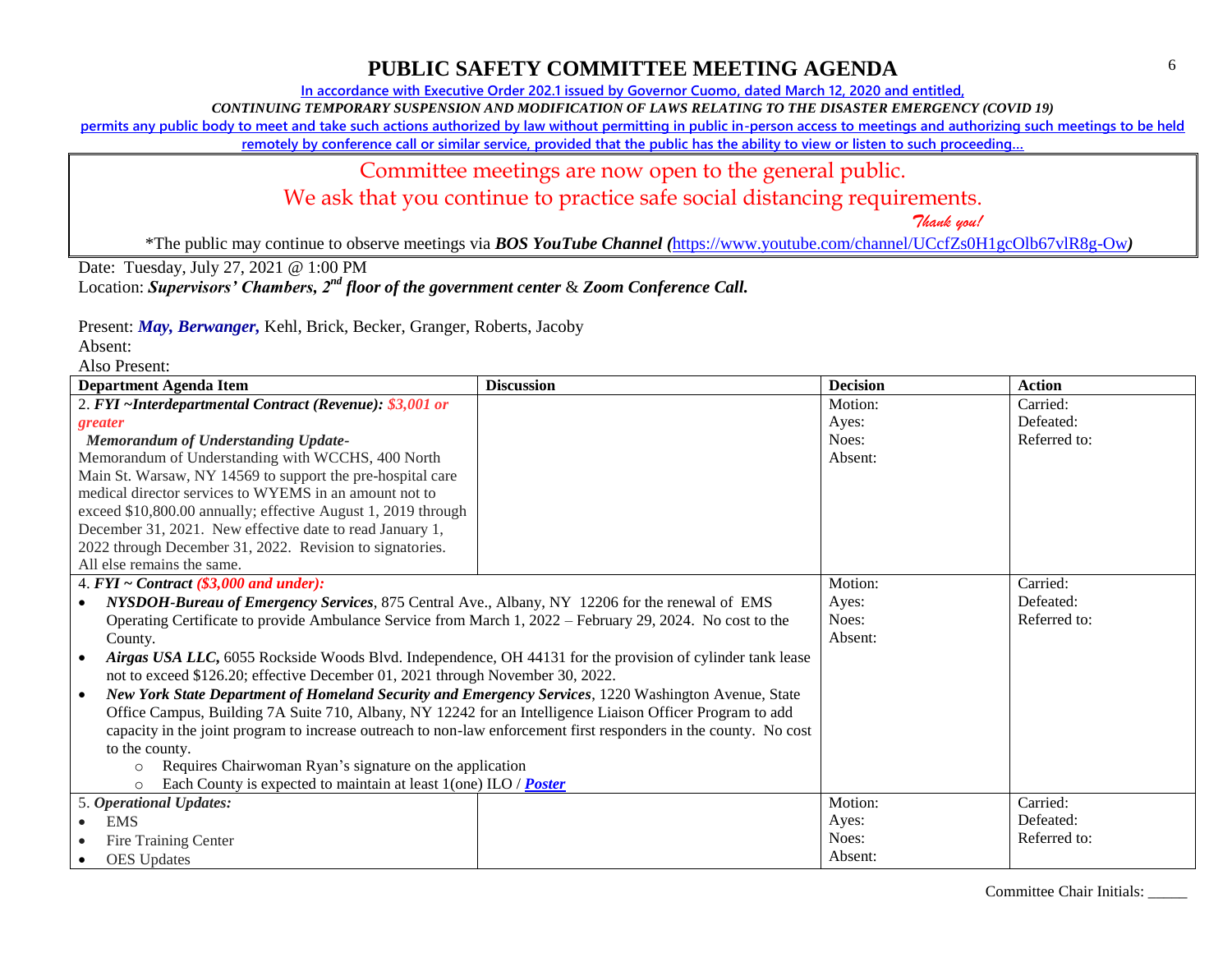**In accordance with Executive Order 202.1 issued by Governor Cuomo, dated March 12, 2020 and entitled,**

*CONTINUING TEMPORARY SUSPENSION AND MODIFICATION OF LAWS RELATING TO THE DISASTER EMERGENCY (COVID 19)*

**permits any public body to meet and take such actions authorized by law without permitting in public in-person access to meetings and authorizing such meetings to be held** 

remotely by conference call or similar service, provided that the public has the ability to view or listen to such proceeding...

### Committee meetings are now open to the general public.

We ask that you continue to practice safe social distancing requirements.

 *Thank you!*

\*The public may continue to observe meetings via *BOS YouTube Channel (*<https://www.youtube.com/channel/UCcfZs0H1gcOlb67vlR8g-Ow>*)*

Date: Tuesday, July 27, 2021 @ 1:00 PM

Location: *Supervisors' Chambers, 2nd floor of the government center* & *Zoom Conference Call.*

Present: *May, Berwanger,* Kehl, Brick, Becker, Granger, Roberts, Jacoby

Absent:

| <b>Department Agenda Item</b>                                                                                                                                                                                                                                                                                                                                                                                                     | <b>Discussion</b>                | <b>Decision</b>                      | <b>Action</b>                         |  |
|-----------------------------------------------------------------------------------------------------------------------------------------------------------------------------------------------------------------------------------------------------------------------------------------------------------------------------------------------------------------------------------------------------------------------------------|----------------------------------|--------------------------------------|---------------------------------------|--|
| 1:45 PM - Fire and Building Code Enforcement w/D. Roberts                                                                                                                                                                                                                                                                                                                                                                         |                                  |                                      |                                       |  |
| FYI ~ Referred to 12-07-21 Finance Committee from<br><b>11-30-21 Human Resources</b><br><b>Position Fill: Fire and Building Codes</b><br>Fill one (1) position of <b>Account Clerk</b> (1.0 FTE) ( <i>position</i><br>$code # 027.002$ , on CSEA Schedule A, Job Grade 4, at an<br>hourly rate of \$17.10 - \$18.82. Person Vacating: Samantha<br>Grisewood, effective November 12, 2021. Position Available:<br>December 8, 2021 |                                  | Motion:<br>Ayes:<br>Noes:<br>Absent: | Carried:<br>Defeated:<br>Referred to: |  |
| 1. Monthly Report: Oct. 2021<br><b>Income &amp; Expense Update</b>                                                                                                                                                                                                                                                                                                                                                                |                                  | Motion:<br>Ayes:<br>Noes:<br>Absent: | Carried:<br>Defeated:<br>Referred to: |  |
| 2. Update on Employee changes                                                                                                                                                                                                                                                                                                                                                                                                     |                                  | Motion:<br>Ayes:<br>Noes:<br>Absent: | Carried:<br>Defeated:<br>Referred to: |  |
| 3. Review of NYS Fire & Building Code Enforcement<br>legislation (S.2884/A.00362-A), RELATES TO<br>PENALTIES FOR CODE VIOLATIONS; PROVIDES<br>PENALTIES FOR SUBSEQUENT VIOLATIONS; Signed<br>11/03/21 Chap. 571                                                                                                                                                                                                                   | @ Supervisor Leuer, T/Middlebury | Motion:<br>Ayes:<br>Noes:<br>Absent: | Carried:<br>Defeated:<br>Referred to: |  |